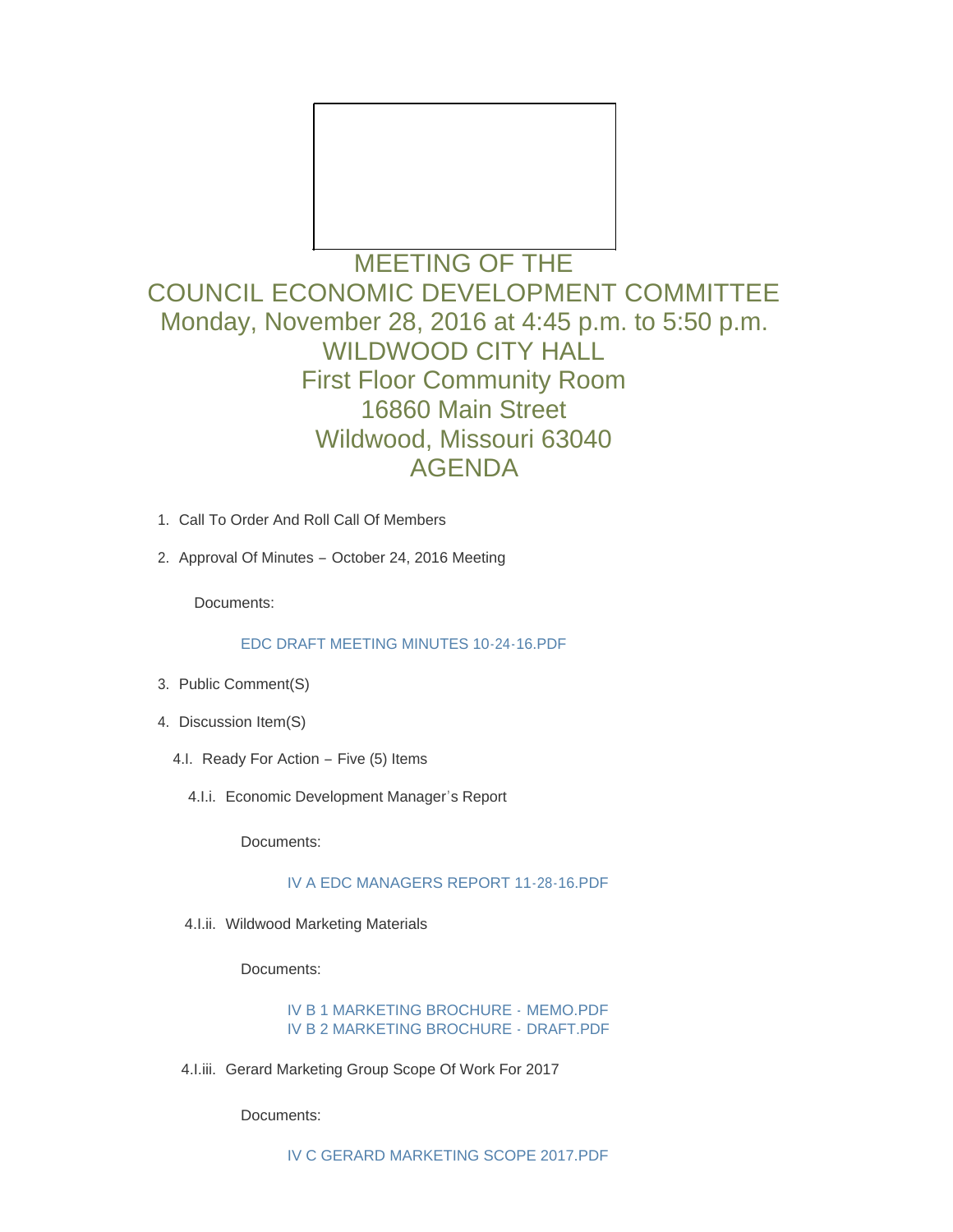## 4.I.iv. Hidden Valley Event In 2018

Documents:

### [IV D 1 HIDDEN VALLEY EVENT 2018.PDF](http://mo-wildwood.civicplus.com/AgendaCenter/ViewFile/Item/9038?fileID=13304) [IV D 2 2017 TOUGH MUDDER RFP.PDF](http://mo-wildwood.civicplus.com/AgendaCenter/ViewFile/Item/9038?fileID=13306)

4.I.v. December Meeting Of Economic Development Committee

Documents:

### [IV E DECEMBER COMMITTEE MEETING -](http://mo-wildwood.civicplus.com/AgendaCenter/ViewFile/Item/9039?fileID=13305) MEMO.PDF

- 4.II. For Information Three (3) Items
	- 4.II.i. Public Financing Options As Economic Incentives
	- 4.II.ii. Missouri Municipal Review: Economic Development Issue
- 4.II.iii. Unemployment Data

Documents:

### [UNEMPLOYMENT DATA.PDF](http://mo-wildwood.civicplus.com/AgendaCenter/ViewFile/Item/9043?fileID=13307)

- 4.III. Not Ready For Action Four (4) Items
	- 4.III.i. Potential Internet Café / Business Incubator
	- 4.III.ii. Additional "Great Streets" Wayfinding Signage
- 4.III.iii. Development Of Village Green And/Or Other Public Spaces In Town Center
- 4.III.iv. Strategic Planning Goals Main Street And Other Infrastructure And Utilities
- 5. Other Business News And Updates
- 6. Additional Public Comment(S)
- 7. Next Meeting Date Monday, December 12, 2016 4:45 P.m. (Tentative)
- 8. Adjournment

The Council Economic Development Committee Will Consider and Act upon the Matters Listed above and Such Others as May Be Presented at the Meeting and Determined to Be Appropriate for Discussion at That Time.

Notice Is Hereby Given That the Council Economic Development Committee May Also Hold A Closed Meeting for the Purpose of Dealing with Matters Relating to One or More of the Following: Legal Actions, Causes of Action, Litigation or Privileged Communications Between the City's Representatives and its Attorneys [RSMO 610.021(1)1994]; Lease, Purchase or Sale of Real Estate [RSMO 610.021(2)1994]; Hiring, Firing, Disciplining or Promoting Employees by a Public Governmental Body [RSMO 610.021(3)1994]; Bidding Specification [RSMO 610.021(11)1994]; And/or Proprietary Technological Materials [RSMO 61-.021(15)1994].

The City of Wildwood will provide reasonable accommodations for persons attending Council Economic Development Committee Meetings. Requests for reasonable accommodations should be made by contacting Liz Weiss, City Clerk at 636-458-0440 or email at liz@cityofwildwood.com